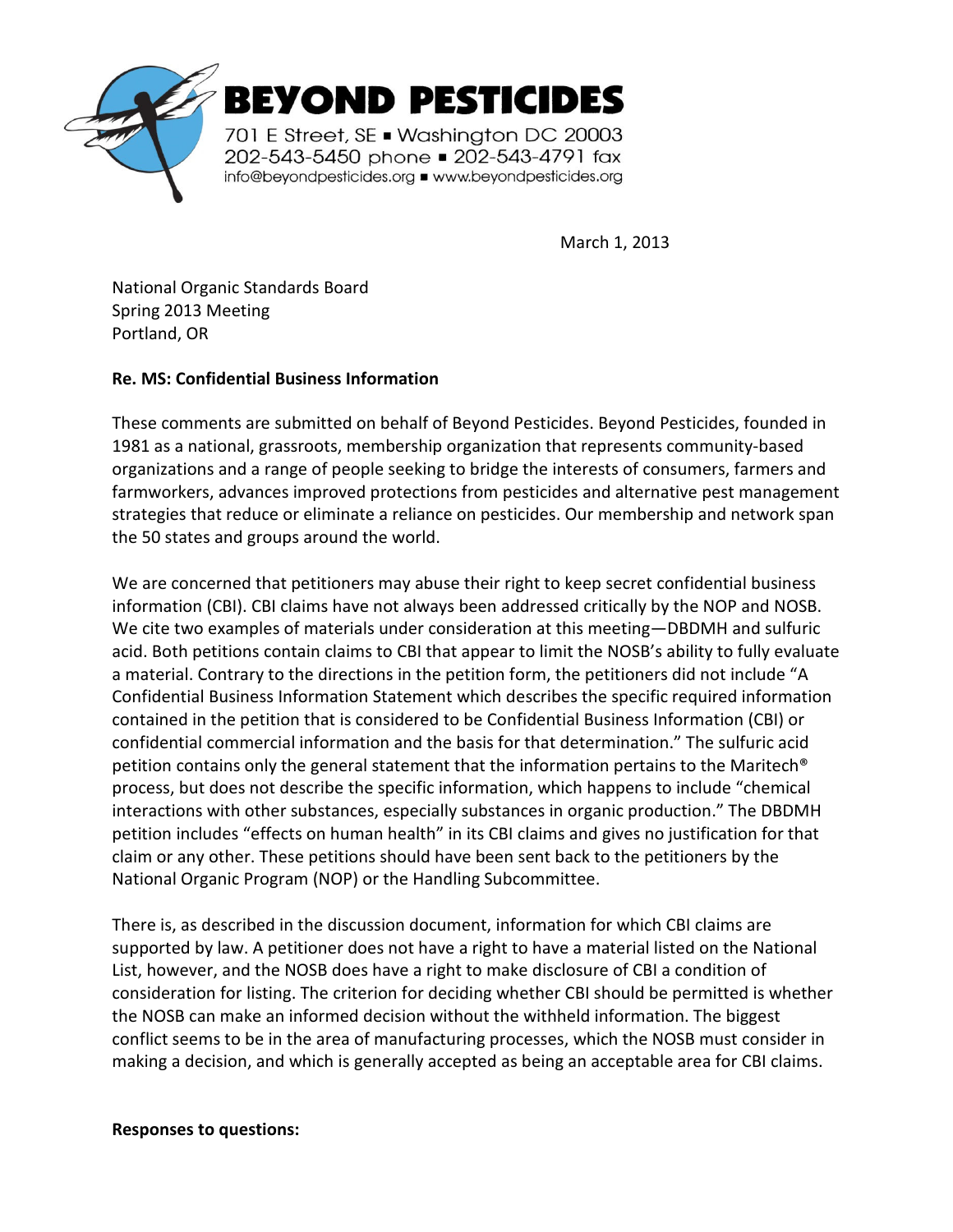#### **1. Should Confidential Business Information be allowed in petitions? Please explain your answer.**

As stated above, the criterion should be whether the NOSB has adequate information to make a decision. If a process can be developed that enables the TR contractor to obtain CBI and verify claims made by the petitioner, then it may work to allow CBI. But the CBI must be described specifically, not generally.

# **2. If CBI is allowed, should it be limited so that it does not involve ingredients or manufacturing processes?**

CBI for substances used in organic production and handling should certainly not involve ingredients. All ingredients must be disclosed. This is particularly worth stating in view of the short discussion of CBI in the "Other Ingredients" proposal:

Some brand name formulations currently used in organic processed products may include other ingredients not reviewed because the manufacturer is unable or unwilling to disclose all of the ingredients. Petitions that contain CBI ingredients run the risk of not having those ingredients reviewed.

It should be made clear that not only would those materials not be reviewed, but the petition would be sent back as insufficient.

The claim of manufacturing processes as CBI is generally legally defensible, but again, the NOSB must have information it needs, which includes information about manufacturing inputs and emissions. The reviewing committee should have the flexibility to state that publicly-available information, even that provided through some process such as "Possible Recommendation 2," is not adequate. In those cases, the committee should be able to state that it will not be able to proceed with the review if manufacturing processes are not disclosed.

# **3. Do the provisions in Possible Recommendation 2 make sense and are there others that the board should consider?**

"Possible Recommendation 2" makes sense if the provision (I) for using affidavits is stated more clearly. It is crucial that the TR contractors be able to verify claims made in the affidavit.

# **4. Provision I in Possible Recommendation 2 is about using an affidavit to supplement a CBI petition. Comment on whether this is valuable.**

An affidavit that says, "We affirm that this material meets all review criteria," is not really useful to the NOSB. The examples are good, but the general statement should require a more specific statement, such as, "The petitioner may be given the option to characterize in an affidavit information withheld as CBI in relation to review criteria."

# **5. Should procedures, such as a Confidentiality Agreement, be developed that would allow the NOSB, but not the public, to see any CBI?**

Someone needs to be able to characterize the CBI in a way that is useful to the public, as well as NOSB members, so allowing NOSB members but not the general public to view the CBI does not eliminate that need. We have concerns about releasing the CBI to the NOSB. The NOSB